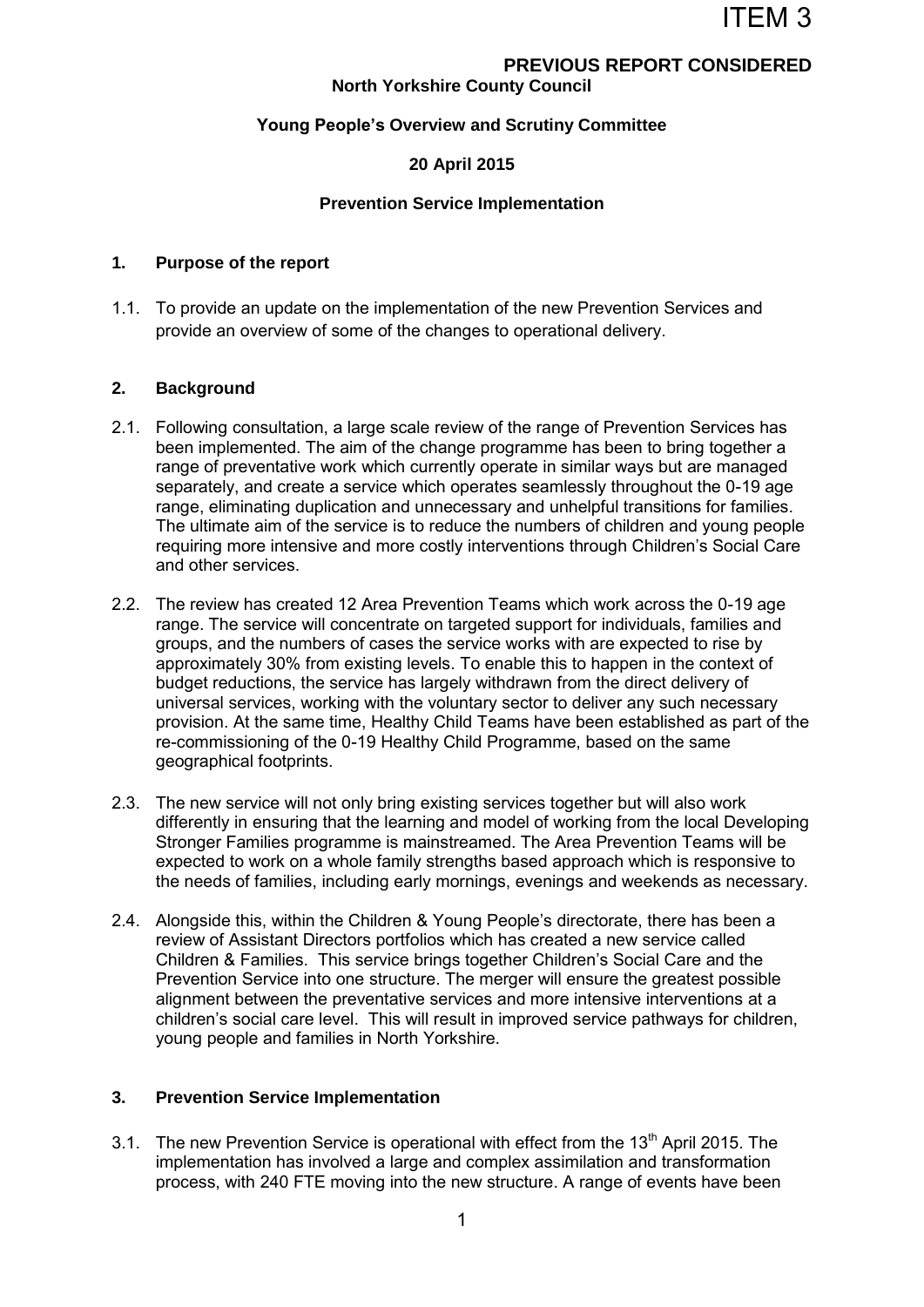## **PREVIOUS REPORT CONSIDERED**

held, at a local level to support staff moving into the new service and to allow them to ask questions and feedback on the new service. These will clearly continue on a team level to help embed the new service and provide high levels of support to staff.

3.2. An overarching project board has been meeting to manage the transition and this Board will continue to meet until the autumn to maintain oversight of the project plan and to be well positioned to complete a six month review of the new service. Three divisional based launch events will be held in May to bring all the teams together to focus on the new ways of working. A County wide strategic launch event for partners and strategic service managers is being planned for the  $12<sup>th</sup>$  June 2015.

## **4. Changes to Operational Delivery**

- 4.1. The Prevention Service vision is that: -
- 4.2. *Families in North Yorkshire are able to access readily a range of support to ensure that their children are safe, happy and well, and that they can flourish at school and in the wider world.*
- 4.3. The vision supports all three of the priorities in Young and Yorkshire 2014 -17. These priorities are:
	- That education is the greatest liberator for children, no matter where they live or what their home circumstances are
	- That the number of children looked after by the authority are reduced safely
	- That more children and young people lead healthy lifestyles
- 4.4. In order to achieve this vision the following principles will underpin our service delivery methods and ways of working within the Prevention Service:
	- A simple, streamlined referral process
	- Less hand offs between services right service at the right time.
	- Children and young people's needs are best met when addressed in the context of the whole family, which means services should work in an integrated and holistic way.
	- Activities and services offered to children and young people should help to build and strengthen their resilience.
	- Intervening earlier prevents longer term, more costly and damaging problems occurring later.
	- Parents have primary responsibility for, and are the main influence on, their children. Our role is therefore to strengthen parenting capacity, whilst remaining clear about our duty to safeguard vulnerable children and young people.
- 4.5. These principles have been embedded into the new Prevention Service by introducing the following changes: -
	- The new service will have the capacity to deliver to an extra 500 / 600 cases per year.
	- Agreed referral process for schools which sees referrals come into the Customer Service Centre, where they are screened and then passed for allocation to the appropriate locality team. An Area Prevention manager will sit as part of a multi-disciplinary team in the Customer Service Centre, along with